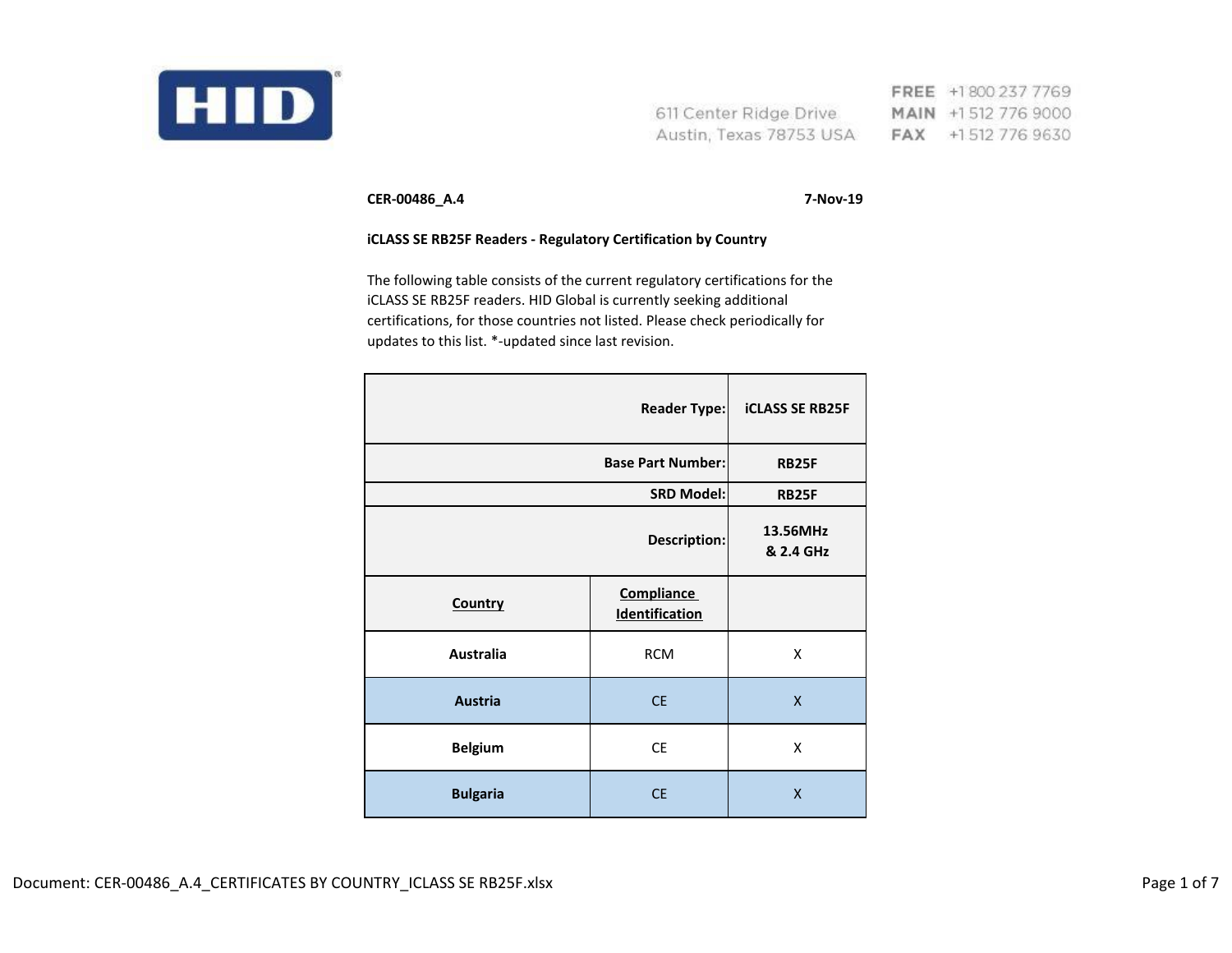

FREE +1800 237 7769 MAIN +1512 776 9000 FAX +1512 776 9630

|                          | <b>Reader Type:</b>          | <b>iCLASS SE RB25F</b> |
|--------------------------|------------------------------|------------------------|
| <b>Base Part Number:</b> |                              | <b>RB25F</b>           |
|                          | <b>SRD Model:</b>            | <b>RB25F</b>           |
|                          | <b>Description:</b>          | 13.56MHz<br>& 2.4 GHz  |
| <b>Country</b>           | Compliance<br>Identification |                        |
| Canada                   | IC                           | X                      |
| Colombia*                | <b>FCC</b>                   | $\mathsf{X}$           |
| <b>Costa Rica</b>        | Self                         | X                      |
| <b>Croatia</b>           | <b>CE</b>                    | $\mathsf{x}$           |
| <b>Cyprus</b>            | <b>CE</b>                    | X                      |
| <b>Czech Republic</b>    | <b>CE</b>                    | $\mathsf{x}$           |
| <b>Denmark</b>           | <b>CE</b>                    | Χ                      |
| <b>Hong Kong</b>         | <b>CE</b>                    | X                      |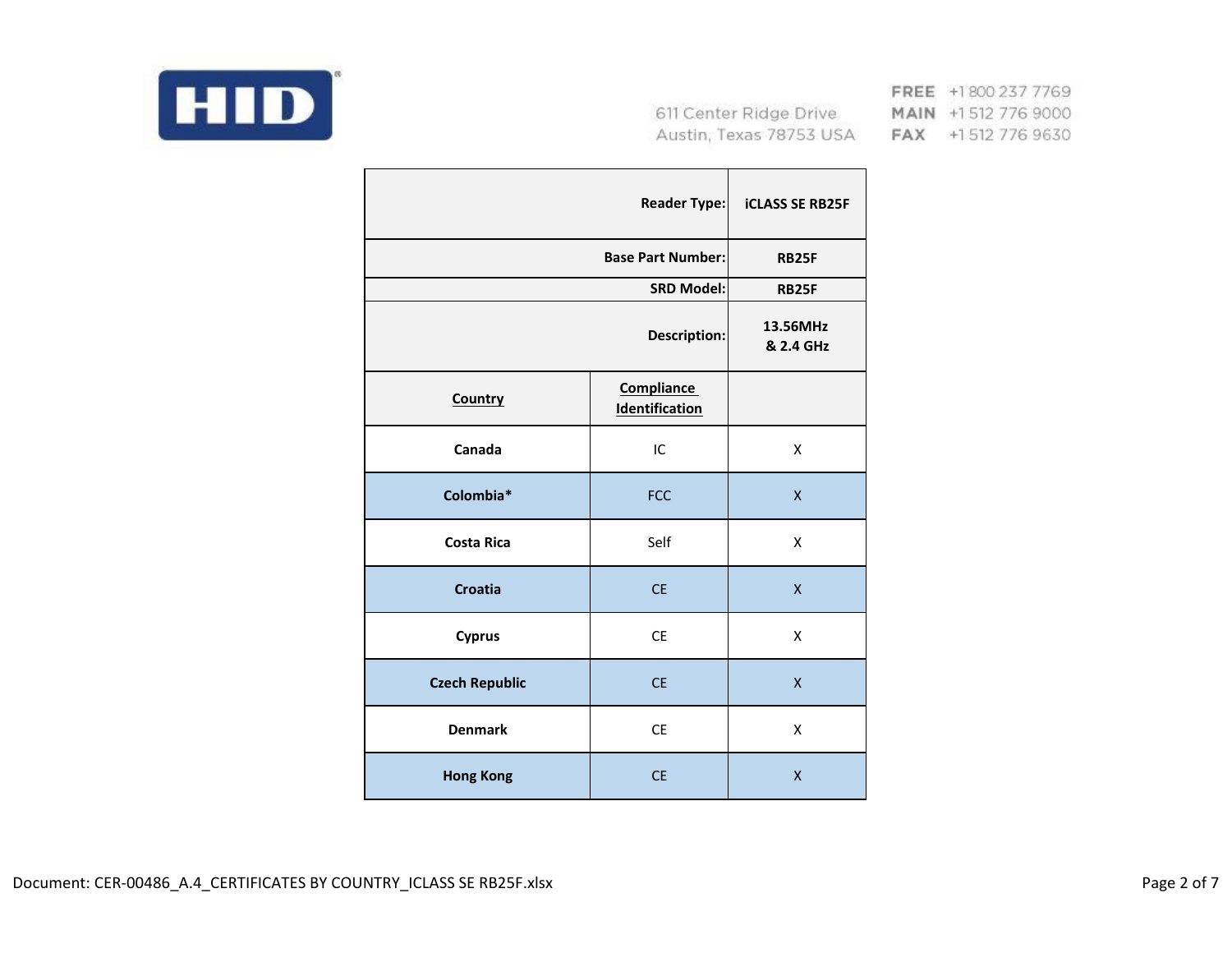

FREE +1800 237 7769 MAIN +1512 776 9000 FAX +1512 776 9630

|                   | <b>Reader Type:</b>                        | <b>iCLASS SE RB25F</b> |
|-------------------|--------------------------------------------|------------------------|
|                   | <b>Base Part Number:</b>                   |                        |
|                   | <b>SRD Model:</b>                          | <b>RB25F</b>           |
|                   | <b>Description:</b>                        | 13.56MHz<br>& 2.4 GHz  |
| Country           | <b>Compliance</b><br><b>Identification</b> |                        |
| Egypt             | <b>NTRA</b>                                | X                      |
| <b>Estonia</b>    | <b>CE</b>                                  | Χ                      |
| <b>Finland</b>    | <b>CE</b>                                  | X                      |
| <b>France</b>     | <b>CE</b>                                  | $\mathsf{x}$           |
| Germany           | <b>CE</b>                                  | X                      |
| <b>Greece</b>     | <b>CE</b>                                  | $\mathsf{x}$           |
| <b>Hungary</b>    | <b>CE</b>                                  | Χ                      |
| <b>Kazakhstan</b> | <b>MIC</b>                                 | X                      |

Document: CER-00486\_A.4\_CERTIFICATES BY COUNTRY\_ICLASS SE RB25F.xlsx extending the state of the control of 7 and 7 and 7 and 7 and 7 and 7 and 7 and 7 and 7 and 7 and 7 and 7 and 7 and 7 and 7 and 7 and 7 and 7 and 7 and 7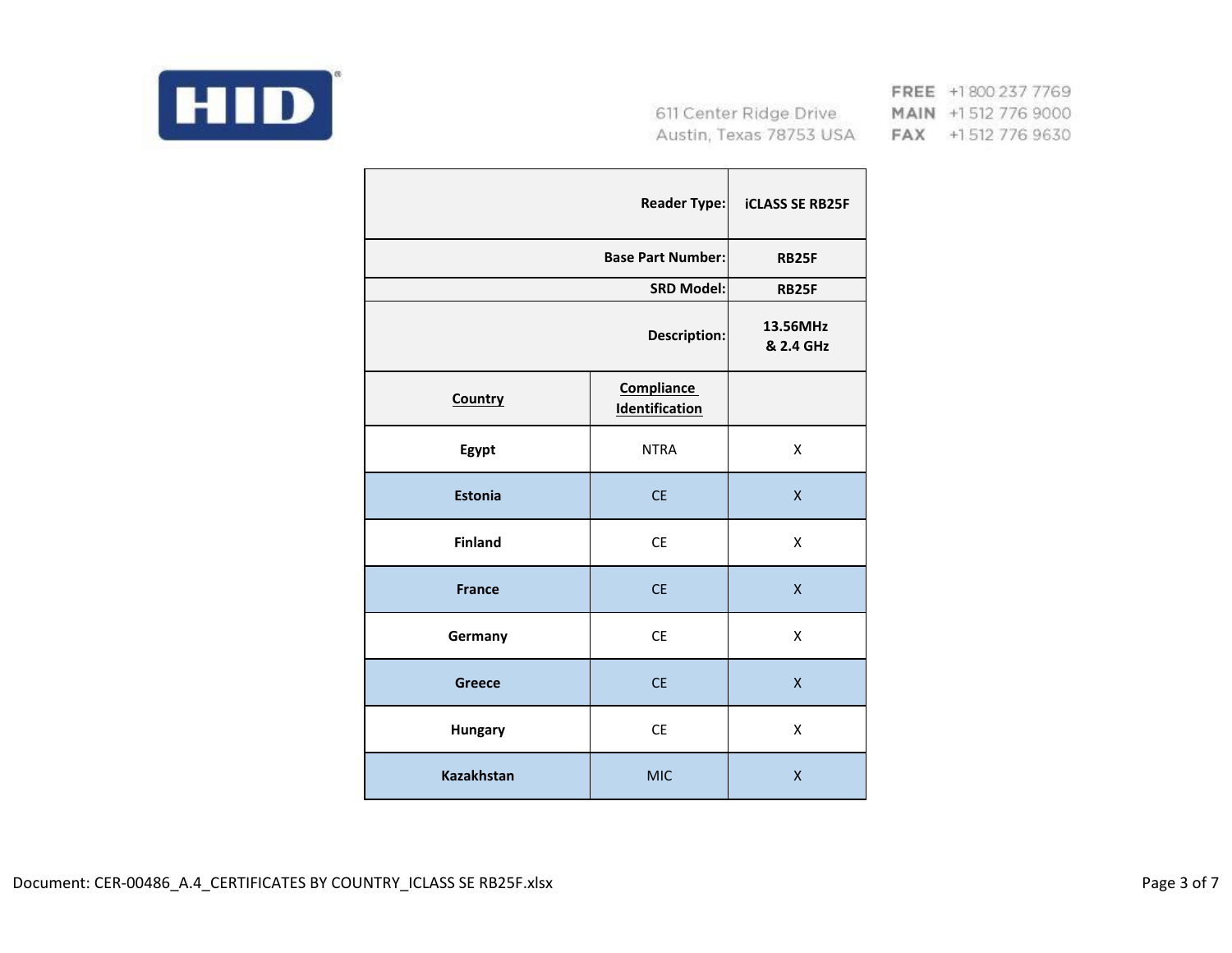

FREE +1800 237 7769 MAIN +1512 776 9000 FAX +1512 776 9630

|                | <b>Reader Type:</b>                        | <b>iCLASS SE RB25F</b> |
|----------------|--------------------------------------------|------------------------|
|                | <b>Base Part Number:</b>                   | <b>RB25F</b>           |
|                | <b>SRD Model:</b>                          | <b>RB25F</b>           |
|                | Description:                               | 13.56MHz<br>& 2.4 GHz  |
| Country        | <b>Compliance</b><br><b>Identification</b> |                        |
| Iceland        | <b>CE</b>                                  | $\pmb{\mathsf{X}}$     |
| <b>Ireland</b> | <b>CE</b>                                  | X                      |
| Italy          | <b>CE</b>                                  | X                      |
| Latvia         | <b>CE</b>                                  | X                      |
| Lithuania      | <b>CE</b>                                  | X                      |
| Luxembourg     | <b>CE</b>                                  | X                      |
| <b>Malta</b>   | <b>CE</b>                                  | X                      |
| Morrocco*      | <b>ANRT</b>                                | X                      |

Document: CER-00486\_A.4\_CERTIFICATES BY COUNTRY\_ICLASS SE RB25F.xlsx extending the state of 7 and 2011 and 201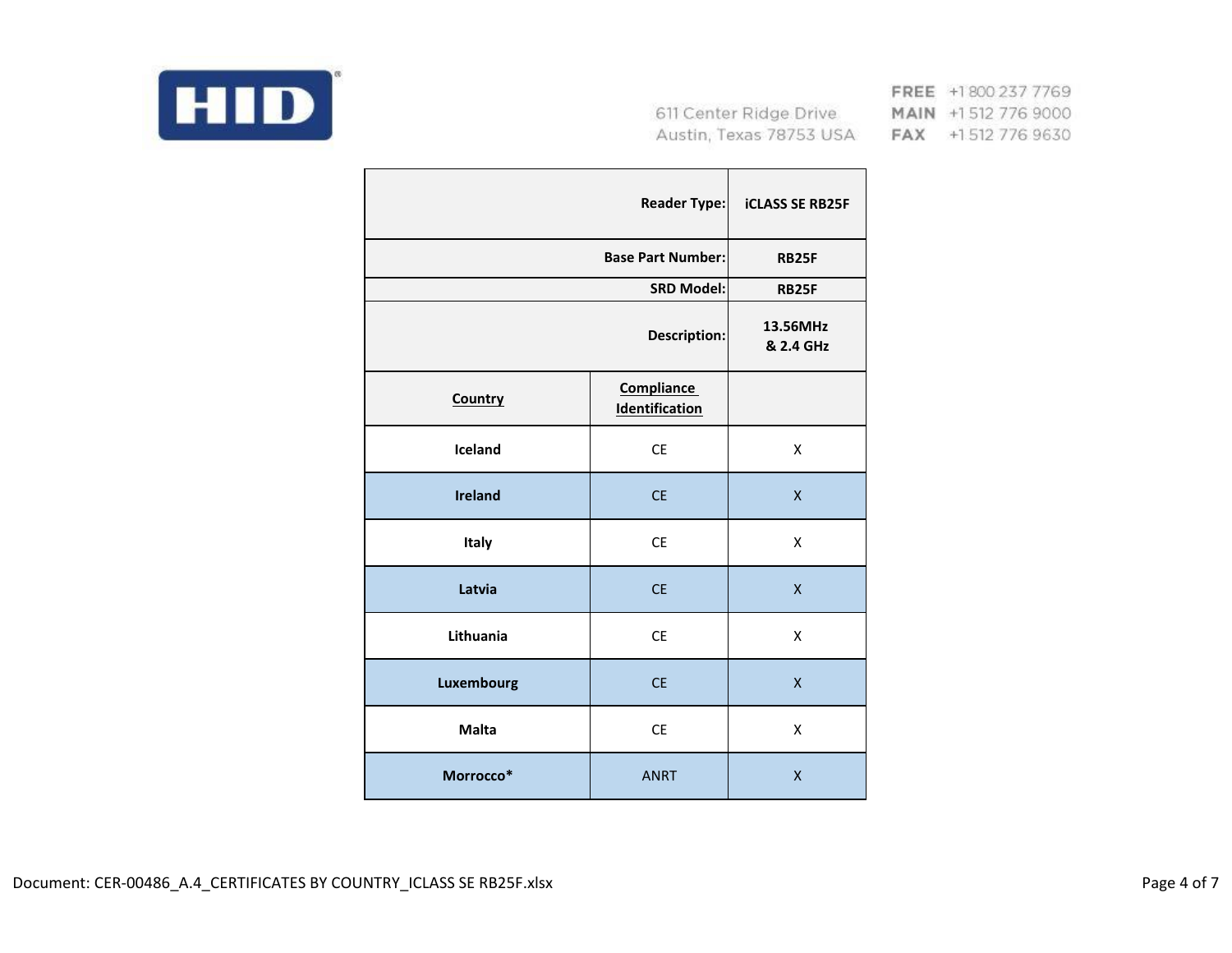

FREE +1800 237 7769 MAIN +1512 776 9000 FAX +1512 776 9630

|                     | <b>Reader Type:</b>                 | <b>iCLASS SE RB25F</b> |
|---------------------|-------------------------------------|------------------------|
|                     | <b>Base Part Number:</b>            | <b>RB25F</b>           |
|                     | <b>SRD Model:</b>                   | <b>RB25F</b>           |
|                     | <b>Description:</b>                 | 13.56MHz<br>& 2.4 GHz  |
| Country             | Compliance<br><b>Identification</b> |                        |
| <b>Netherlands</b>  | <b>CE</b>                           | X                      |
| <b>New Zealand</b>  | <b>RCM</b>                          | X                      |
| <b>Norway</b>       | <b>CE</b>                           | X                      |
| <b>Phillippines</b> | <b>NTC</b>                          | $\mathsf{x}$           |
| Poland              | <b>CE</b>                           | X                      |
| <b>Portugal</b>     | <b>CE</b>                           | X                      |
| <b>Puerto Rico</b>  | <b>FCC</b>                          | Χ                      |
| Qatar               | <b>ictQATAR</b>                     | X                      |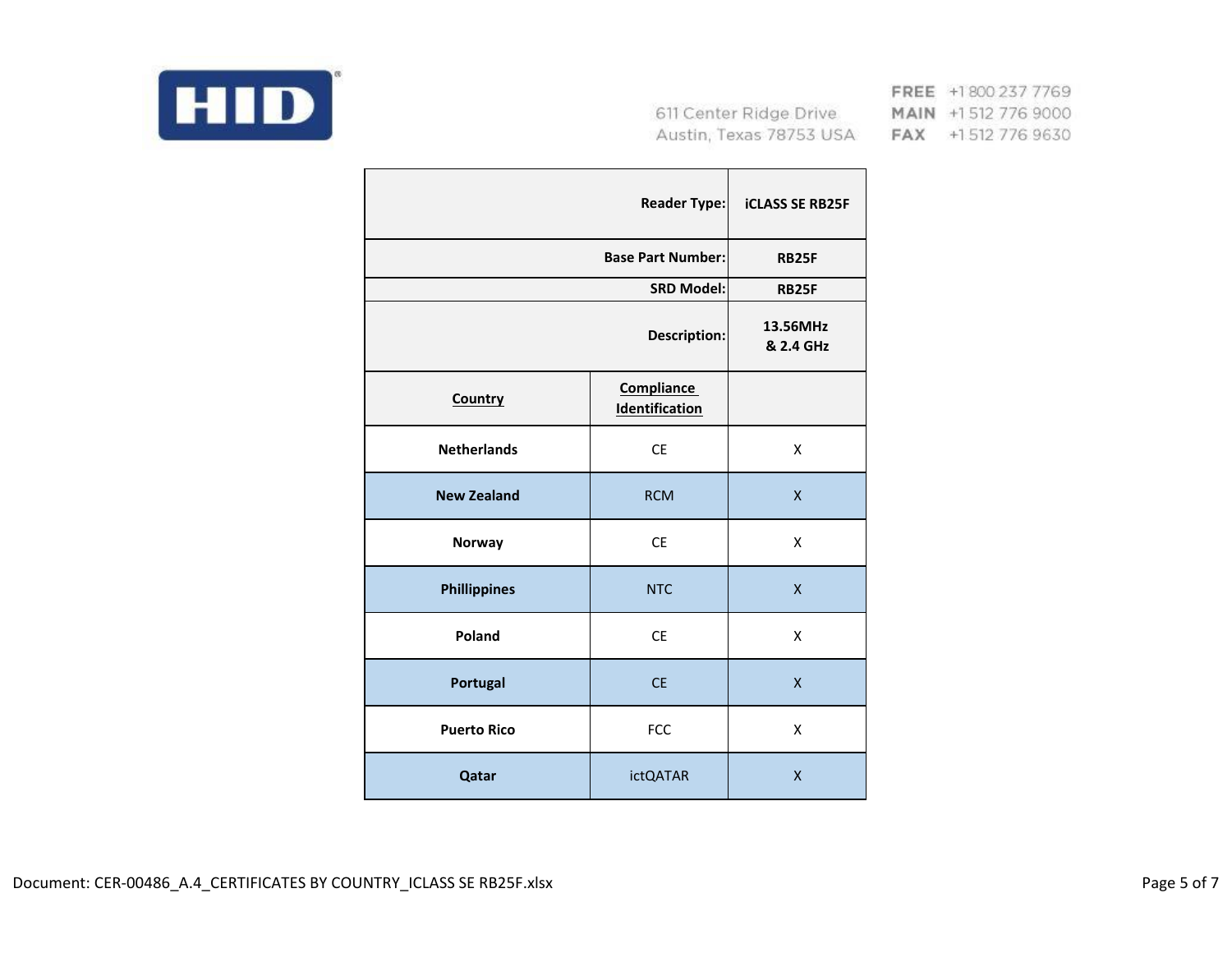

FREE +1800 237 7769 MAIN +1 512 776 9000 FAX +1512 776 9630

|                     | <b>Reader Type:</b>                        | <b>iCLASS SE RB25F</b> |
|---------------------|--------------------------------------------|------------------------|
|                     | <b>Base Part Number:</b>                   | <b>RB25F</b>           |
|                     | <b>SRD Model:</b>                          | <b>RB25F</b>           |
|                     | <b>Description:</b>                        | 13.56MHz<br>& 2.4 GHz  |
| Country             | <b>Compliance</b><br><b>Identification</b> |                        |
| Romania             | <b>CE</b>                                  | X                      |
| Saudia Arabia*      | <b>CITC</b>                                | $\mathsf{x}$           |
| Slovakia            | <b>CE</b>                                  | X                      |
| <b>Slovenia</b>     | <b>CE</b>                                  | $\mathsf{x}$           |
| <b>South Africa</b> | <b>CE</b>                                  | X                      |
| <b>Spain</b>        | <b>CE</b>                                  | X                      |
| Sweden              | <b>CE</b>                                  | X                      |
| <b>Switzerland</b>  | <b>CE</b>                                  | X                      |